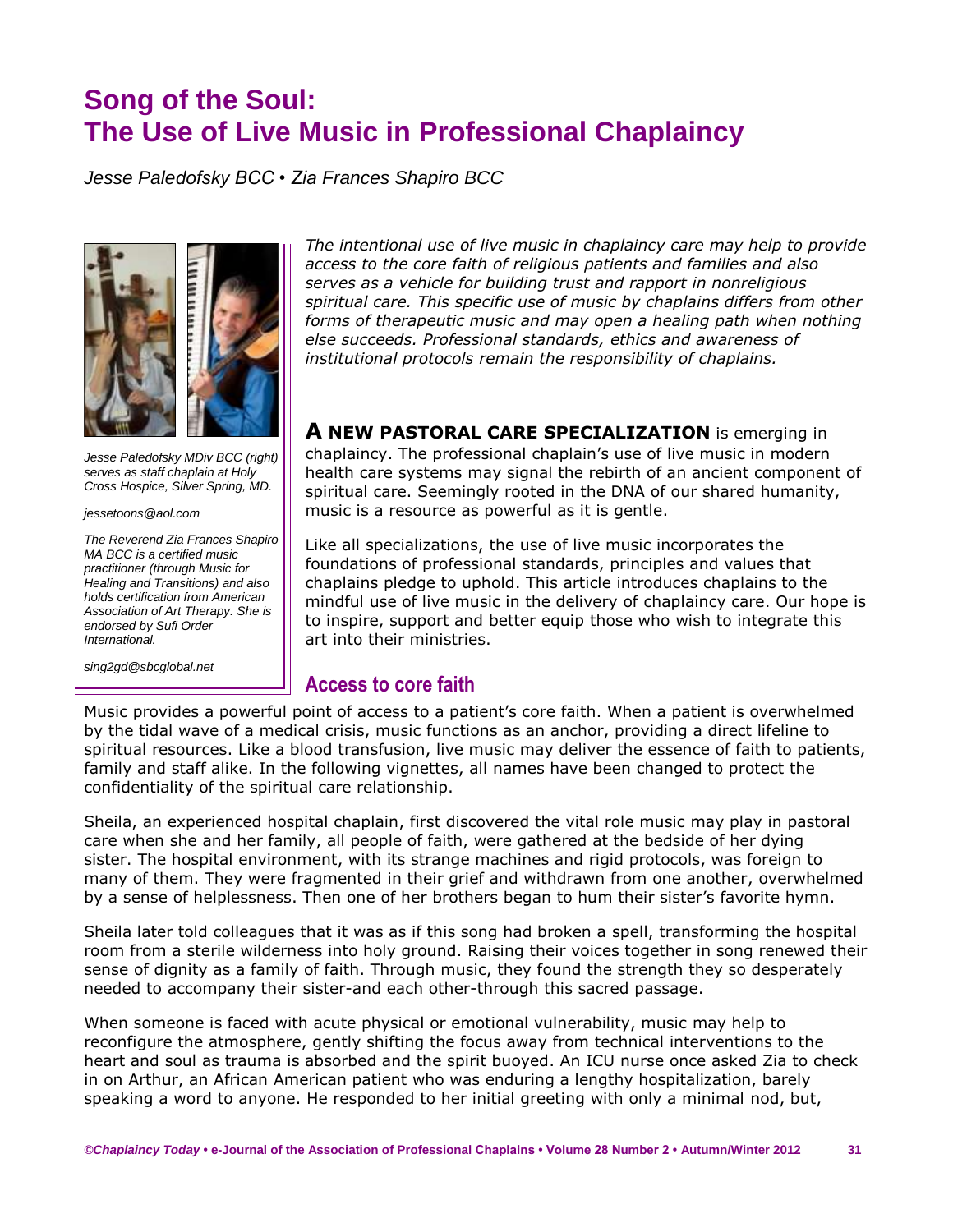observing that she carried a musical instrument with her, he asked what it was. Zia showed him the tamboura and asked if he would like her to sing something. "Okay," he replied. "What about 'Amazing Grace?'" As she began to sing, he looked away from her. Gradually his gaze softened. Within moments he closed his eyes and took a deep, deep breath.

With his permission, Zia continued to visit. Their time together included little conversation, lasting just long enough to sing the hymn and sit quietly together for a few moments. One day Zia received a call to come immediately. It was Arthur's discharge day. Looking straight at her with a smile on his face, he told her that hearing this beloved hymn each week had carried him through the ordeal of his hospital stay: "I will always remember this."

Zia's broad musical repertoire enables her to deliver similar experiences to those coming from many faith traditions, but even when she does not know tunes familiar to the patient, her improvised "songs without words" provide patient-centered emotional and spiritual support.

# **A vehicle for building trust and rapport**

The remarkable flexibility that music offers often enhances the provision of chaplaincy care in simple, palpable and profound ways, helping the chaplain to create inroads with less receptive patients.

When eight-year-old Daniel was first diagnosed with acute myelocytic leukemia, his parents were told that he would most likely need a bone marrow transplant. When Jesse arrived, Daniel's father, Joel, made it crystal clear that the family was not interested in a visit from the chaplain. However, Daniel's eyes lit up with curiosity when Jesse held up his guitar and asked, "May I come in to sing just one song? If Daniel doesn't like it, I'll leave."

*Oh I wanna be a dog (pant, pant, pant, pant, with tongue wagging) Wanna wag my tail (pant, pant, pant, pant) Chase cars and knock over garbage cans Bite the lady who brings the mail Oh I wanna have dog breath I wanna learn to growl (Grrrrrrrrrr!!!!) Scratch fleas and ticks and run after sticks I want the moon to make me howl (ahhhhhoooooooooohhhh!!)<sup>1</sup>*

By the second verse Daniel was laughing and wagging his tongue right along with Jesse as his younger sister Liz cackled with glee. By the end of the song, both Daniel and Liz were howling at the moon, and there was even the hint of a smile on their parents' faces.

Daniel's acceptance of Jesse opened the way for a relationship with his whole family. Jesse visited daily during Daniel's initial round of treatment, offering songs when Daniel was physically up for it or just sitting quietly in the isolation room with Dale as Daniel's small body struggled with the effects of the high-dose chemotherapy.

Many weeks into Daniel's treatment regimen, on the night before his next round of chemotherapy, Jesse dropped by for a song session. At the close, Joel turned to Jesse and asked, "Can I speak to you for a moment outside?" They headed down the hall for a cup of coffee in the parents' lounge. As they sat together, Joel blurted out, "My mother and my brother say that Daniel has cancer because we don't go to church," and a poignant pastoral conversation began.

Music had helped to establish rapport on the family's terms. The deepening of the dialogue was skillfully allowed to follow their lead. Over the next year, Joel and Jesse developed a strong relationship. After Daniel was released from the hospital, Joel decided that he wanted to lend support to others facing this type of crisis. Joel and Jesse decided to start a fathers' group on the oncology unit. A core group of fathers—men who under other circumstances would not even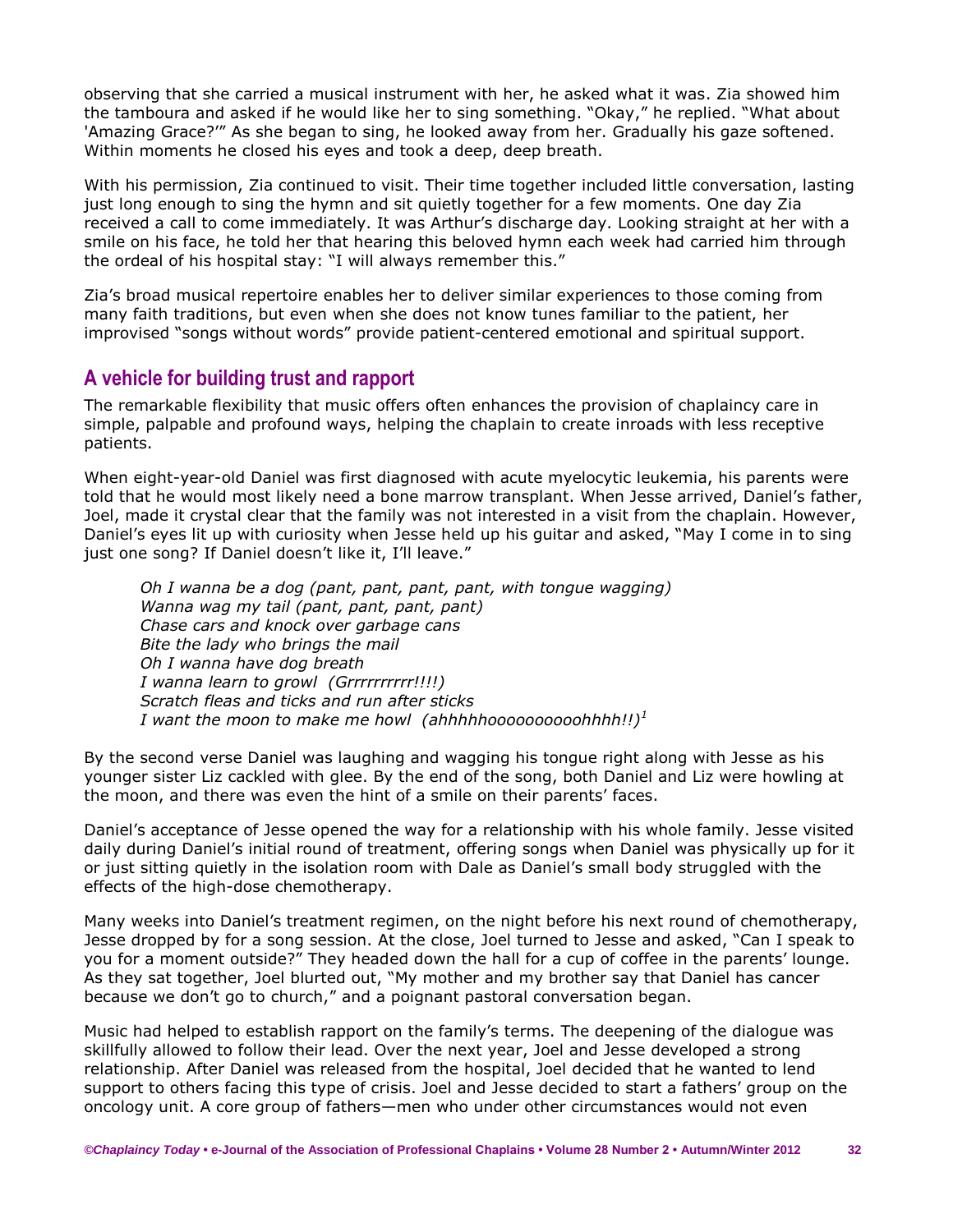consider joining a support group attend regularly to listen to stories of their brothers in the trenches and to offer their own. None of this would have been possible without a silly little song offered in a moment of crisis.

This illustration also shows how any music may become spiritual. Classical, popular, overtly religious, secular or silly—any song may open the door to a healing pastoral care relationship if it succeeds in speaking to the heart of the one receiving it.

## **A vehicle for providing nonreligious chaplaincy services**

The reverberation of music-based pastoral care extends well beyond the circle of patients and their families. Live music may be used to minister effectively to anyone involved with a patient's care, fostering positive communal experiences for staff—including other chaplains—and to strengthen the cohesiveness of the entire care team.

A nurse experienced moral distress at having to administer an invasive and painful procedure to a baby with a terminal illness on the NICU unit. Aware that Zia did regular rounds on the unit, he asked her to hold and soothe the baby during the procedure. When Zia sang a simple folk tune during the procedure the nurse responded, "This is helping me too. I can feel my blood pressure dropping. I can even breathe!"

A hospital social worker once called Zia to the bedside of a patient who had a long-term chronic illness and had been treated at the hospital for many years. Eventually the progress of his disease encroached upon his quality of life to the degree that he chose to stop all treatment, which would result in his certain death. Withdrawing into himself, he requested that family and friends refrain from attending the removal of his life support. The staff was deeply unsettled by this decision and grieved the imminent loss of this man whom they had come to know and love over their long years of association.

Jonathan was still conscious when Zia arrived on the unit. She asked him if she might offer some live music and singing. He locked eyes with her and unexpectedly mouthed, "Yes." As he had no religious affiliation, rather than a hymn, she simply offered instrumentals and intuitive improvisation of a wordless song. While tearfully removing the ventilator, the respiratory therapist acknowledged the support the music provided. Zia continued singing until Jonathan died.

Upon leaving she realized that the staff had gathered nearby, bearing witness to, and drawing comfort from, the music. In addition, a palpable sense of community and poignancy hung in the air. The chaplain's use of live music in this delicate situation solidified the staff's confidence in chaplain services. Word of the musical offering later made its way to a close friend of Jonathan's, who called Zia to communicate his gratitude: "You may not have known this, but music was Jonathan's 'religion.' We are so thankful!"

#### **Music and healing: Emerging findings from neuroscience**

The recognition of the role of music as a healing modality has blossomed in the last few decades. Our knowledge of the power of music to heal has deepened significantly through advances in neuroscience that allow mapping of activity in the brain. Increasingly music is understood to be a powerful tool in helping those with a wide variety of ailments, e.g., calming the tics of sufferers of Tourette's syndrome, arousing movement in paralyzed Parkinson's patients, evoking the memories of those with dementia, helping children with ADHD to focus. "There is not a cognitive function that does not somehow relate to music."<sup>2</sup>

Studies suggest that there is a region in the medial prefrontal cortex that serves as a hub where music, memory and emotions all meet. This area is among the last to be affected by dementia.<sup>3</sup> Neuroscientists believe that it is this interaction between the processing of music and the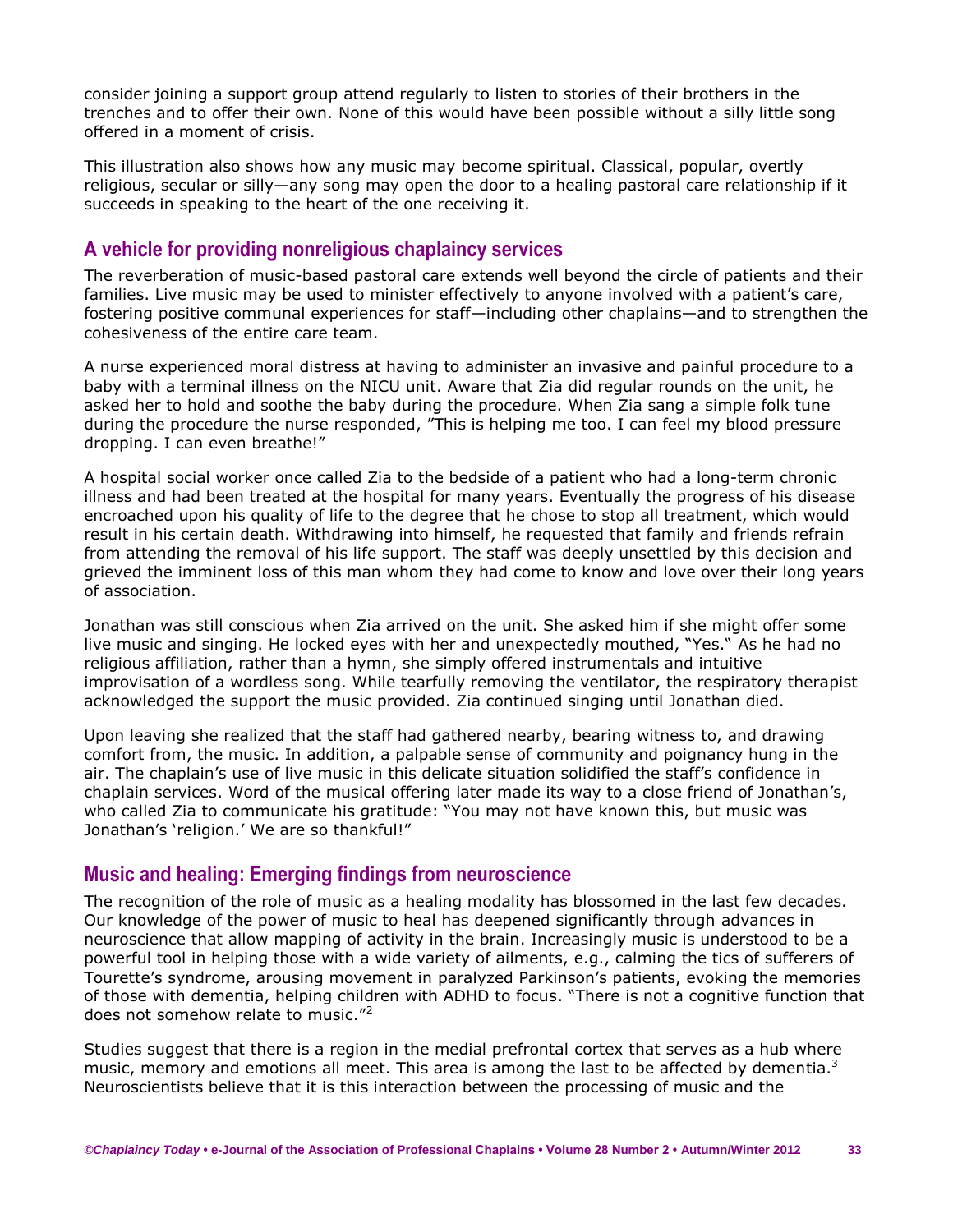processing of both memory and emotion that accounts for much of the power of music to touch us at the deepest levels.

When Arizona Congresswoman Gabrielle Giffords was shot in the left temple, she lost her ability to speak, because speech is controlled by the left hemisphere of the brain. "She was able to sing a word before she could speak a word, and the damaged areas of her brain were circumvented through music," says Concetta Tomaino, executive director of the Institute for Music and Neurologic Function at Beth Abraham Hospital in New York.<sup>4</sup> This "melodic intonation therapy" actually repatterned Giffords's brain so that her right hemisphere, not normally associated with speech, was able to learn functions normally performed by the left hemisphere. According to Oliver Sacks, professor of neurology at Columbia University and author of *Musicophilia*, "Nothing activates the brain so extensively as music."<sup>5</sup>

#### **Differentiating the chaplain's use of music from other healing musical modalities**

There is a veritable cornucopia of opportunities in the realm of music and healing. In addition to the well-established field of music therapy, training programs such as the music for healing and transition program (MHTP) and music thanatology discipline have emerged. Groups such as the Threshold Choir and Hallowell Choir gather to sing at the bedsides of hospice patients. In Europe, the International Network for the Promotion of Singing in Healthcare Settings—the "Singing Hospitals" movement—is harnessing the energy of music for healing through specialized training programs in hospitals and nursing homes, the establishment of choirs for aphasics and cancer patients as well as rigorous clinical studies on the effects of music on the healing process. As chaplains, it behooves us to be aware of this larger movement around us.

As we walk the high tech halls of the modern hospital, the untrained eye may mistake us for "entertainers." Many do not fully grasp the difference between the music therapist, the MHTP practitioner and the chaplain who specializes in music. The professional chaplain's use of music is placed strategically within the overall spiritual care services we provide. The nature of our relationship with patients and families as the chaplain is essentially different from that of other practitioners of music. Where live music opens the door with a family, it may continue to be utilized as an important vehicle for connection. The conversations that arise after our sharing of music are filtered through a different prism than those of the music therapist, et al. The professional chaplain's use of music is secondary to the overall spiritual care of the patient and family, which typically includes spiritual assessment, intentional listening, life review, counsel, silent pastoral presence, ethical concerns and prayer.

#### **The impact of live music**

As professional chaplains, we work within the dynamic systems of our employing organizations. We collaborate within the context of a patient care team and an institutional milieu with its own culture and norms. Music chaplaincy likewise is not done in a vacuum.

Further, we apply specialized knowledge of our respective institutions' protocols and procedures and demonstrate our fluency in speaking "hospitalese." In the black and white and gray hospital system, music is like a bright color. A small dose goes a long way and has a large impact. It is our professional responsibility to be conscious of this impact. Our understanding and appreciation of how live music impacts the systems within which we work is a mark of our professional skill and competency.

# **Applying professional ethics and standards at the bedside**

The core of professional chaplaincy ethics applies to the use of music in pastoral care, and in this arena, the stakes are higher. As professional chaplains, we are guardians of the patients' right to receive spiritual support on *their* terms. With this comes the responsibility to refrain from using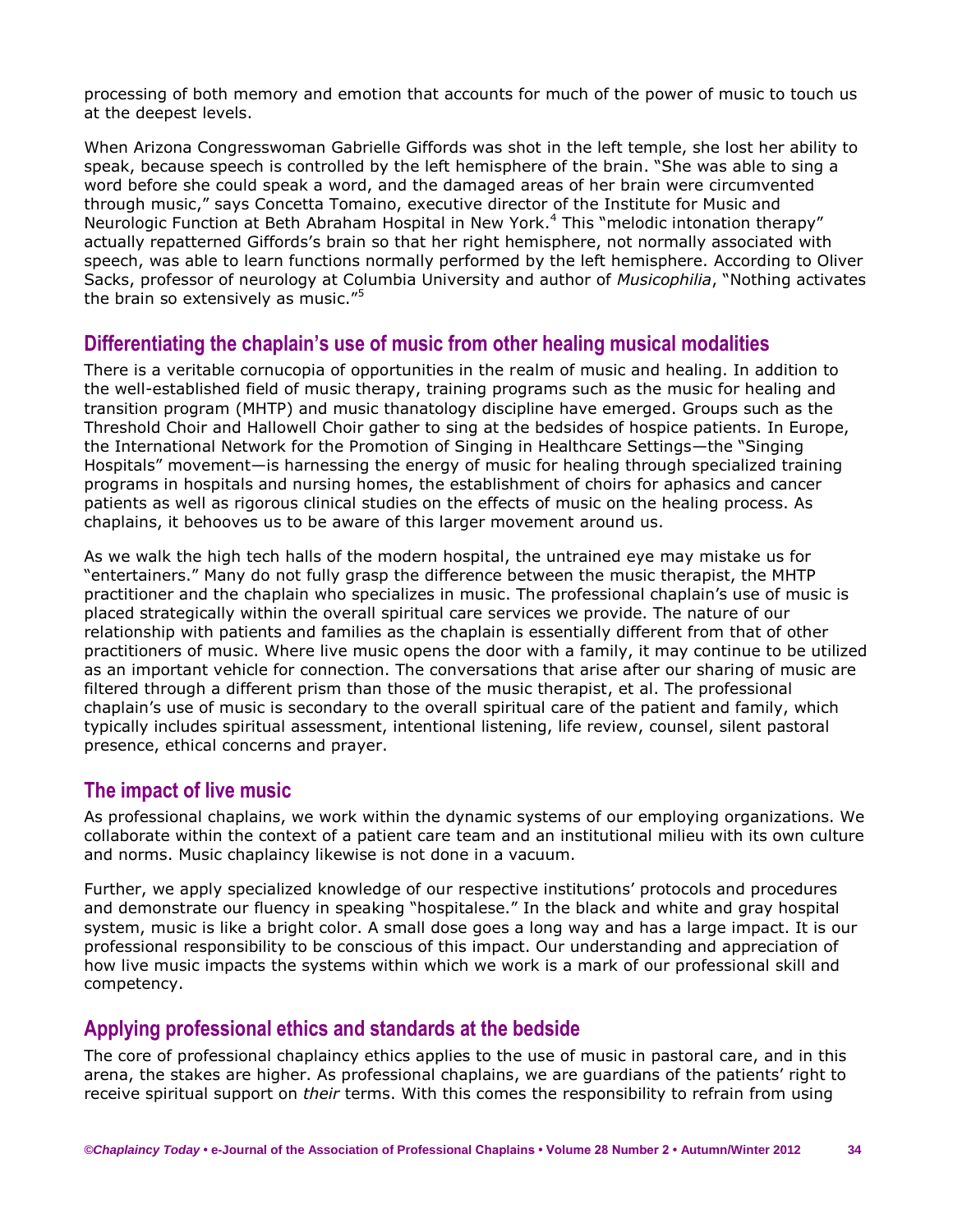music when it is not, or may not be, in the *their* best interest. Patients who cannot communicate, who cannot say "no," are more vulnerable.

Music is penetrating; it has the potential to offend and violate a patient's sense of emotional safety. When in doubt, music should not be used. In cases in which the patient and family adhere to different religious and spiritual beliefs from those of the chaplain, we must act as guardians and protectors of the patient's beliefs.

"Don't just do something, be there!" articulates that the relational foundation of our ministry is presence. Our code of ethics challenges us to be exquisitely aware of our personal needs and biases when serving in a professional role. We model professional competency when we assess the benefits to the patient and refrain from offering music as a way to lessen our own helplessness.

#### **Music's capacity to heal**

In some cases, live music has the capacity to open a way for healing through spiritual care when nothing else has been accepted.

Joan, a 44-year-old African American attorney and the mother of three young children, was a fitness buff with no prior history of serious illness. Out of the blue, she received a diagnosis of advanced breast cancer. Told that her cancer was untreatable, she was given only a week to live and admitted into the hospice unit at Holy Cross Hospital.

The family was in a state of shock and unable to comprehend the prognosis. They fired the hospice nurse, the social worker and their minister, saying, "That preacher has given up on Joan—what's wrong with him? He's saying Joan's funeral at her bedside!" At a loss to find inroads for support, the hospice social worker asked Jesse to try to connect with this heartbroken family.

Realizing that he wouldn't get a second chance, he entered the room: "Hello, I am Chaplain Jesse. May I come in for a minute?" The emotional pain was palpable. Drawing courage from the countless occasions when music had provided a bridge into a deeper sense of the Spirit's sustaining and healing presence, Jesse took out his guitar.

Joan was listed as Baptist on the admission form. In other circumstances, he might have chosen a hymn or a spiritual to share, but religion had already proven to be controversial. Instead he sang:

*Sometimes in our lives We all have pain We all have sorrow… Lean on me When you're not strong I'll be your friend I'll help you carry on…*

(Joan has not spoken in the last two days, but now one big teardrop rolls down her cheek.)

*You just call on me, sister When you need a hand We all need somebody to lean on.<sup>6</sup>*

The ice was broken. Joan's mother came back into the room from where she had been standing, her ear up against the closed door. The pushing away energy was gone, and her shining eyes befriended Jesse: "That's one of my favorite songs."

Eventually, the family stood together, holding hands with each other and with Joan. They lifted up, as with the Psalmist's laments, their honest sighs and moans of the Spirit, including those deepest